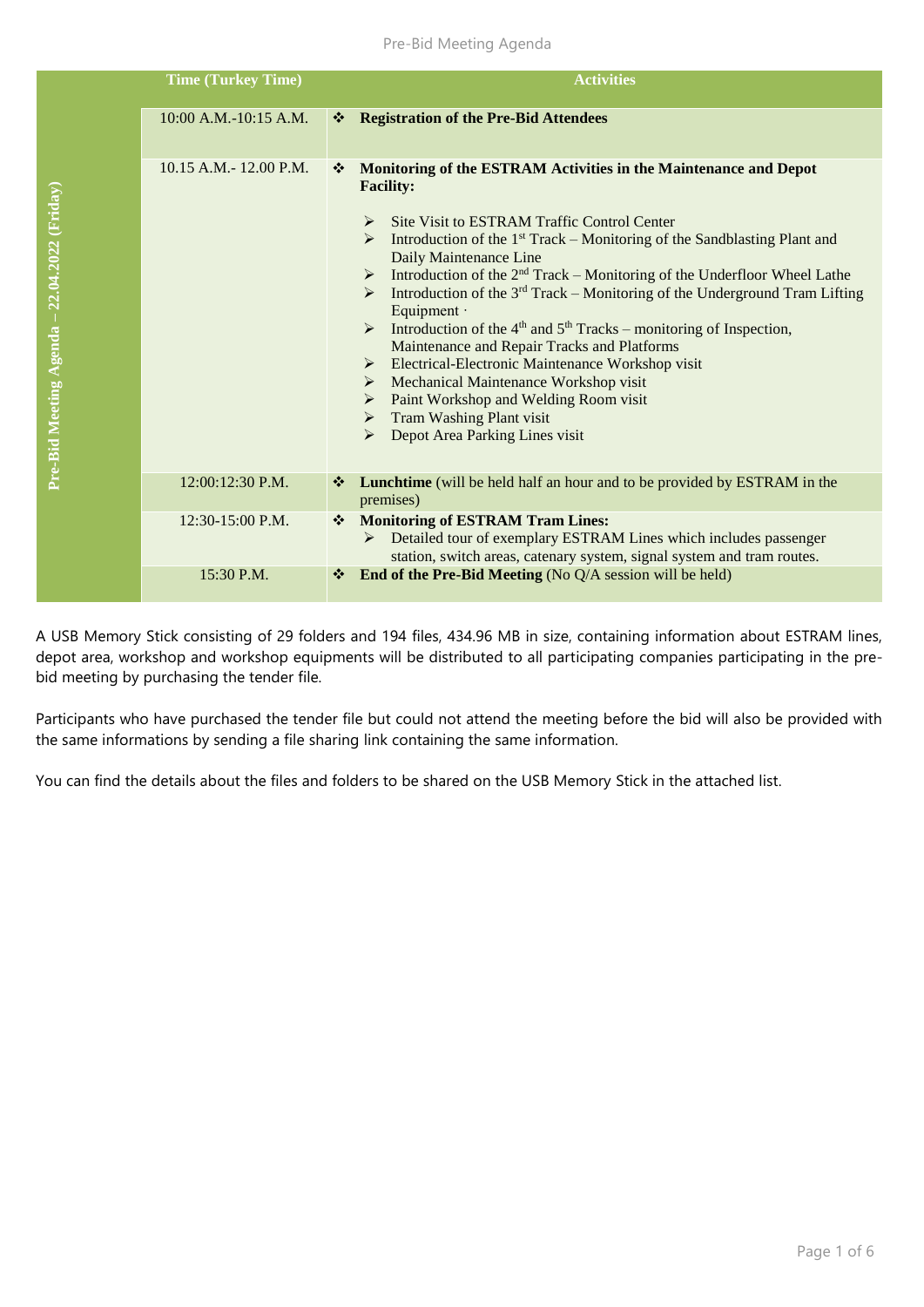## *Generated on 19.04.2022 09:36:58 Folders: 29; Files: 194; Size: 434,96 MB*

| Name                                                           | <b>Type</b> | Creation date       | Size     |
|----------------------------------------------------------------|-------------|---------------------|----------|
| <b>ESTRAM Lines, Depot and Workshop Informations</b>           | Folder      | 19.04.2022 08:22:06 | 0,00 MB  |
| Content: 8 subfolders and 0 files (total file size: 0,00 MB)   |             |                     |          |
| <b>ESTRAM Lines Alignment Plan and Profile</b>                 | Folder      | 19.04.2022 08:22:06 | 0,00 MB  |
| Content: 5 subfolders and 0 files (total file size: 0,00 MB)   |             |                     |          |
| <b>Batikent Extension</b>                                      | Folder      | 19.04.2022 08:22:06 | 67,80 MB |
| Content: 0 subfolders and 1 files (total file size: 67,80 MB)  |             |                     |          |
| G1_PLAN_PROFIL_REV_FINAL_07.04.2014.dwg                        | .dwg        | 19.04.2022 08:22:06 | 67,80 MB |
| <b>Çankaya Extension</b>                                       | Folder      | 19.04.2022 08:22:08 | 45,64 MB |
| Content: 0 subfolders and 1 files (total file size: 45,64 MB)  |             |                     |          |
| G2_PLAN_PROFIL_REV_FINAL_14.04.2014.dwg                        | .dwg        | 19.04.2022 08:22:08 | 45,64 MB |
| <b>Emek Extension</b>                                          | Folder      | 19.04.2022 08:22:07 | 66,73 MB |
| Content: 0 subfolders and 1 files (total file size: 66,73 MB)  |             |                     |          |
| G3_PLAN_PROFIL.DWG                                             | .DWG        | 19.04.2022 08:22:07 | 66,73 MB |
| Kumlubel - Şehir Hastanesi - Şeker Extensions                  | Folder      | 19.04.2022 08:22:08 | 8,78 MB  |
| Content: 0 subfolders and 1 files (total file size: 8,78 MB)   |             |                     |          |
| ACAD-güzergahlar_16102018-Model.dwg                            | .dwg        | 19.04.2022 08:22:08 | 8,78 MB  |
| Main Line                                                      | Folder      | 19.04.2022 08:22:08 | 22,11 MB |
| Content: 0 subfolders and 28 files (total file size: 22,11 MB) |             |                     |          |
| E01-02G-0001.pdf                                               | .pdf        | 19.04.2022 08:22:08 | 0,71 MB  |
| E01-02G-0002.pdf<br>$\frac{1}{2}$                              | .pdf        | 19.04.2022 08:22:08 | 1,19 MB  |
| E01-02G-0003.pdf<br>P                                          | .pdf        | 19.04.2022 08:22:08 | 1,25 MB  |
| E01-02G-0004.pdf<br>局                                          | .pdf        | 19.04.2022 08:22:08 | 1,14 MB  |
| E01-02G-0005.pdf<br>局                                          | .pdf        | 19.04.2022 08:22:08 | 0,56 MB  |
| E01-02G-0006.pdf<br>$\mathbb{R}$                               | .pdf        | 19.04.2022 08:22:08 | 0,58 MB  |
| E01-02G-0007.pdf<br>局                                          | .pdf        | 19.04.2022 08:22:08 | 0,60 MB  |
| E01-02G-0008.pdf<br>$\mathbb{R}$                               | .pdf        | 19.04.2022 08:22:08 | 0,73 MB  |
| E01-02G-0009.pdf<br><b>Part</b>                                | .pdf        | 19.04.2022 08:22:08 | 0,67 MB  |
| E01-02G-0010.pdf<br>局                                          | .pdf        | 19.04.2022 08:22:08 | 0,54 MB  |
| E01-02G-0011.pdf<br>$\mathbb{R}$                               | .pdf        | 19.04.2022 08:22:08 | 0,46 MB  |
| E01-02G-0012.pdf<br>b                                          | .pdf        | 19.04.2022 08:22:08 | 0,43 MB  |
| E01-02G-0013.pdf                                               | .pdf        | 19.04.2022 08:22:08 | 0,52 MB  |
| E01-02G-0014.pdf<br><b>Dail</b>                                | .pdf        | 19.04.2022 08:22:08 | 0,41 MB  |
| E01-02G-0015.pdf<br>$\frac{1}{2}$                              | .pdf        | 19.04.2022 08:22:08 | 0,63 MB  |
| E01-02G-0016.1.pdf<br>$\mathbb{R}$                             | .pdf        | 19.04.2022 08:22:08 | 1,25 MB  |
| E01-02G-0016.pdf<br>$\frac{1}{2}$                              | .pdf        | 19.04.2022 08:22:08 | 1,14 MB  |
| E01-02G-0017.pdf<br>$\mathbb{R}$                               | .pdf        | 19.04.2022 08:22:08 | 0,71 MB  |
| E01-02G-0018.pdf<br>$\mathbb{R}$                               | .pdf        | 19.04.2022 08:22:08 | 0,97 MB  |
| E01-02G-0019.pdf<br>$\mathbb{R}$                               | .pdf        | 19.04.2022 08:22:08 | 0,58 MB  |
| E01-02G-0020.pdf<br>$\mathbb{R}$                               | .pdf        | 19.04.2022 08:22:08 | 0,90 MB  |
| E01-02G-0021.pdf<br>$\frac{1}{2}$                              | .pdf        | 19.04.2022 08:22:08 | 0,89 MB  |
| E01-02G-0022.pdf<br>$\frac{1}{2}$                              | .pdf        | 19.04.2022 08:22:08 | 1,00 MB  |
| E01-02G-0023.pdf<br>$\mathbb{R}$                               | .pdf        | 19.04.2022 08:22:08 | 0,50 MB  |
| E01-02G-0024.pdf<br>$\mathbb{R}$                               | .pdf        | 19.04.2022 08:22:08 | 1,31 MB  |
| E01-02G-0025.pdf<br>$\mathbb{R}$                               | .pdf        | 19.04.2022 08:22:08 | 1,39 MB  |
| E01-02G-0300.pdf<br>$\frac{1}{2}$                              | .pdf        | 19.04.2022 08:22:08 | 0,26 MB  |
| E01-16G-0001.pdf<br>品                                          | .pdf        | 19.04.2022 08:22:08 | 0,80 MB  |
| <b>ESTRAM Lines Map</b>                                        | Folder      | 19.04.2022 08:22:09 | 25,90 MB |

*Content: 0 subfolders and 2 files (total file size: 25,90 MB)*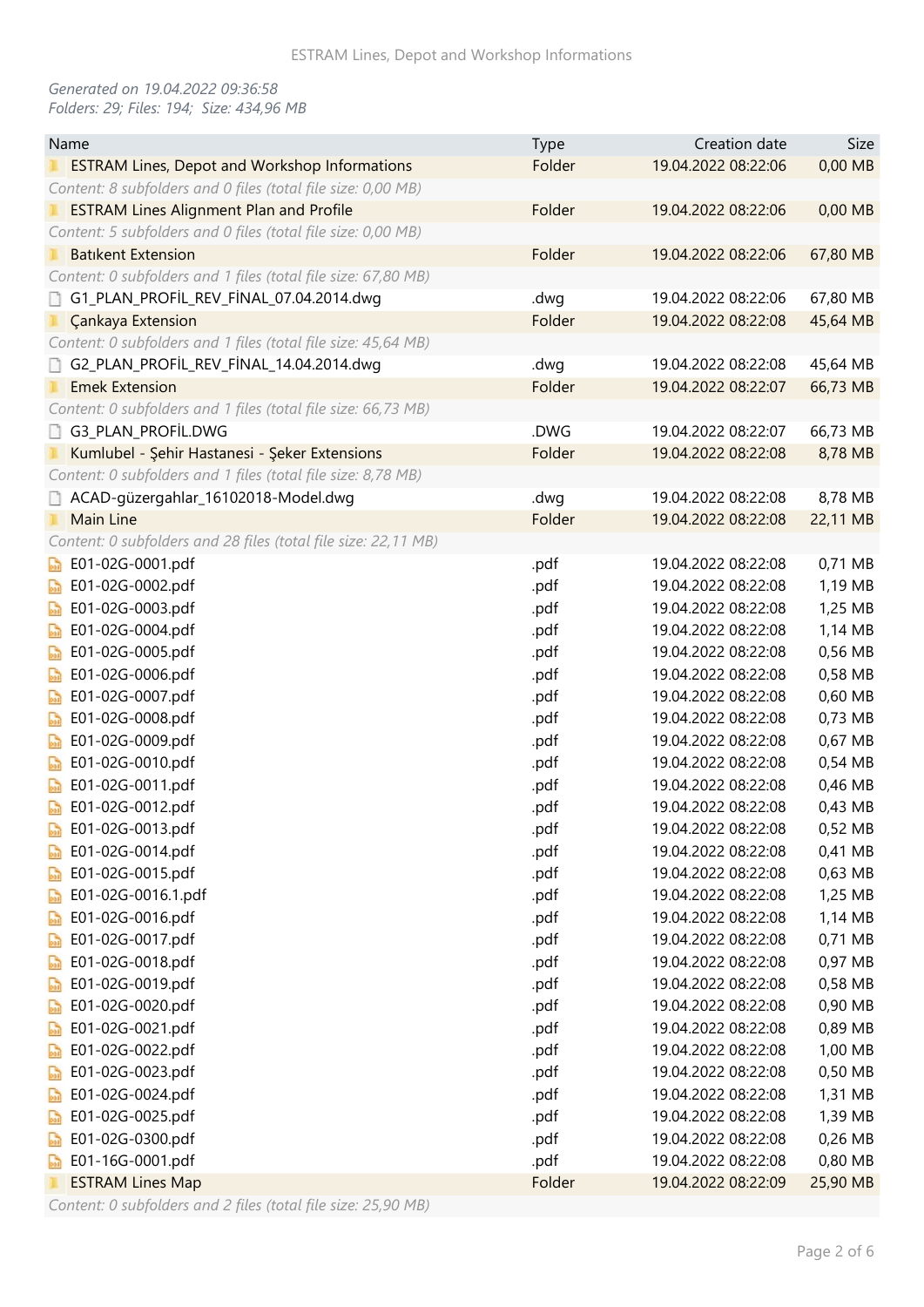ESTRAM Lines, Depot and Workshop Informations

| <b>Type</b>                                                                    | Size      |
|--------------------------------------------------------------------------------|-----------|
| 19.04.2022 08:22:09<br>ESTRAM Lines Diagram.jpg<br>.jpg                        | 4,91 MB   |
| .pdf<br><b>ESTRAM Lines Map.pdf</b><br>19.04.2022 08:22:09<br><b>Dail</b>      | 20,98 MB  |
| 19.04.2022 08:22:09<br><b>ESTRAM Maximum Dynamic Envelope</b><br>Folder        | 0,09 MB   |
| Content: 0 subfolders and 1 files (total file size: 0,09 MB)                   |           |
| ESTRAM Maximum Dynamic Envelope.jpg<br>19.04.2022 08:22:09<br>.jpg             | 0,09 MB   |
| <b>ESTRAM Station Architectures</b><br>Folder<br>19.04.2022 08:22:09           | 16,17 MB  |
| Content: 0 subfolders and 10 files (total file size: 16,17 MB)                 |           |
| E01-15A-0010.pdf<br>.pdf<br>19.04.2022 08:22:09<br>00                          | 1,43 MB   |
| E01-15A-0011.pdf<br>.pdf<br>19.04.2022 08:22:09<br>$\overline{AB}$             | 1,54 MB   |
| E01-15A-0012.pdf<br>19.04.2022 08:22:09<br>.pdf<br>$\frac{1}{2}$               | 0,34 MB   |
| E01-15A-0013.pdf<br>.pdf<br>19.04.2022 08:22:09<br>200                         | 1,46 MB   |
| E01-15A-0014.pdf<br>.pdf<br>19.04.2022 08:22:09<br>$\mathbb{R}$                | 0,30 MB   |
| E01-15A-0015.pdf<br>.pdf<br>19.04.2022 08:22:09<br>晶                           | 0,57 MB   |
| GY-ETU-GZG-D-06-001-A0.pdf<br>19.04.2022 08:22:10<br>.pdf<br>$\frac{1}{2}$     | 2,06 MB   |
| GY-ETU-GZG-D-06-002-A0.pdf<br>.pdf<br>19.04.2022 08:22:10<br>$\frac{1}{2}$     | 4,29 MB   |
| GY-ETU-GZG-D-06-003-A0.pdf<br>19.04.2022 08:22:10<br>.pdf<br><b>DOR</b>        | 3,29 MB   |
| GY-ETU-GZG-D-06-005-A0.pdf<br>.pdf<br>19.04.2022 08:22:10<br>$\mathbb{R}$      | 0,87 MB   |
| <b>ESTRAM Station Door Dimensions</b><br>Folder<br>19.04.2022 08:22:10         | 0,24 MB   |
| Content: 0 subfolders and 1 files (total file size: 0,24 MB)                   |           |
| 19.04.2022 08:22:10<br><b>DE ESTRAM Station Door Dimensions.pptx</b><br>.pptx  | 0,24 MB   |
| Folder<br>19.04.2022 08:22:10<br><b>ESTRAM Track Superstructures</b>           | 125,36 MB |
| Content: 0 subfolders and 60 files (total file size: 125,36 MB)                |           |
| AB_E01-03G-0020.1.pdf<br>.pdf<br>19.04.2022 08:22:10<br><b>PRE</b>             | 1,33 MB   |
| AB_E01-03G-0020.2.pdf<br>.pdf<br>19.04.2022 08:22:10<br><b>Dail</b>            | 1,18 MB   |
| AB_E01-03G-0020.3.pdf<br>19.04.2022 08:22:10<br>.pdf<br><b>Dail</b>            | 1,09 MB   |
| AB_E01-03G-0021.pdf<br>.pdf<br>19.04.2022 08:22:10<br>$\frac{1}{2}$            | 1,86 MB   |
| AB_E01-03G-0022.pdf<br>19.04.2022 08:22:10<br>.pdf<br><b>Dail</b>              | 2,10 MB   |
| AB_E01-03G-0023.pdf<br>.pdf<br>19.04.2022 08:22:10<br>$\sum_{i=1}^{n}$         | 1,94 MB   |
| AB_E01-03G-0024.pdf<br>19.04.2022 08:22:10<br>.pdf<br>$\sum_{i=1}^{n}$         | 1,45 MB   |
| AB_E01-03G-0025.pdf<br>.pdf<br>19.04.2022 08:22:10                             | 1,44 MB   |
| AB_E01-03G-0026.pdf<br>.pdf<br>19.04.2022 08:22:10                             | 1,77 MB   |
| AB_E01-03G-0031.1.pdf<br>.pdf<br>19.04.2022 08:22:10                           | 1,81 MB   |
| AB_E01-03G-0031.pdf<br>19.04.2022 08:22:10<br>.pdf<br>200                      | 1,83 MB   |
| AB_E01-03G-0032.pdf<br>.pdf<br>19.04.2022 08:22:10<br>200                      | 1,87 MB   |
| AB_E01-03G-0033.pdf<br>.pdf<br>19.04.2022 08:22:10<br><b>DOR</b>               | 1,62 MB   |
| AB_E01-03G-0034.pdf<br>.pdf<br>19.04.2022 08:22:10<br>200                      | 1,12 MB   |
| AB_E01-03G-0035.pdf<br>19.04.2022 08:22:10<br>.pdf<br>$\frac{1}{2}$            | 1,24 MB   |
| AB_E01-03G-0036.pdf<br>19.04.2022 08:22:10<br>.pdf<br>200                      | 1,29 MB   |
| AB_E01-03G-0037.1.pdf<br>.pdf<br>19.04.2022 08:22:11<br>$\frac{1}{2}$          | 1,14 MB   |
| AB_E01-03G-0037.2.pdf<br>19.04.2022 08:22:11<br>.pdf<br><b>Dail</b>            | 1,88 MB   |
| AB_E01-03G-0037.3.pdf<br>19.04.2022 08:22:11<br>.pdf<br>200                    | 1,81 MB   |
| AB_E01-03G-0037.4.pdf<br>19.04.2022 08:22:11<br>.pdf<br>品                      | 1,39 MB   |
| AB_E01-03G-0037.pdf<br>19.04.2022 08:22:11<br>.pdf<br>品                        | 1,73 MB   |
| AB_E01-03G-0038.pdf<br>.pdf<br>19.04.2022 08:22:11<br>$\mathbb{R}$             | 1,52 MB   |
| AB_E01-03G-0039.pdf<br>19.04.2022 08:22:11<br>.pdf<br>$\sim$                   | 1,45 MB   |
| AB_E01-03G-0040.pdf<br>19.04.2022 08:22:11<br>.pdf<br><b>DBR</b>               | 1,64 MB   |
| AB_E01-03G-0041.pdf<br>.pdf<br>19.04.2022 08:22:11<br>品                        | 1,09 MB   |
| AB_E01-03G-0042.pdf<br>19.04.2022 08:22:11<br>.pdf<br>晶                        | 1,22 MB   |
| AB_E01-03G-0047.pdf<br>19.04.2022 08:22:11<br>.pdf<br><b>Part</b>              | 1,56 MB   |
| AB_E01-03G-0049.pdf<br>19.04.2022 08:22:11<br>.pdf<br>$\frac{1}{2}$            | 1,51 MB   |
| AB_E01-03G-0050.pdf<br>19.04.2022 08:22:11<br>.pdf<br>$\overline{\phantom{a}}$ | 1,44 MB   |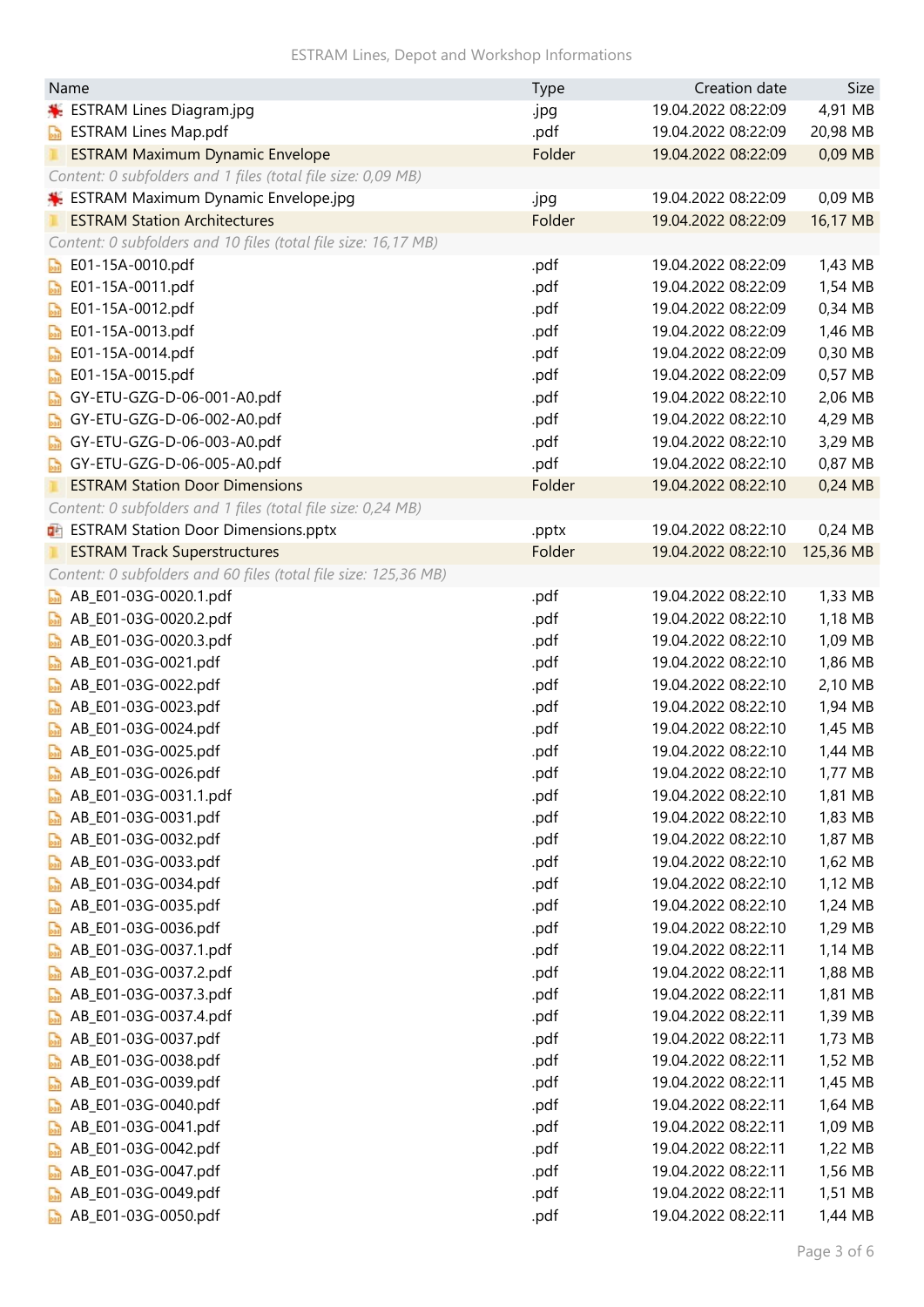| Name                                                          | Type   | Creation date       | Size     |
|---------------------------------------------------------------|--------|---------------------|----------|
| AB_E01-03G-0051.pdf<br><b>Dail</b>                            | .pdf   | 19.04.2022 08:22:11 | 1,35 MB  |
| AB_E01-03G-0052.pdf<br><b>Dail</b>                            | .pdf   | 19.04.2022 08:22:11 | 1,09 MB  |
| AB_E01-03G-0053.pdf<br><b>Dail</b>                            | .pdf   | 19.04.2022 08:22:11 | 1,12 MB  |
| AB_E01-03G-0054.pdf<br><b>Dail</b>                            | .pdf   | 19.04.2022 08:22:11 | 1,12 MB  |
| AB_E01-03G-0056.pdf<br><b>Dail</b>                            | .pdf   | 19.04.2022 08:22:11 | 1,47 MB  |
| AB_E01-03G-0060.pdf<br>part                                   | .pdf   | 19.04.2022 08:22:11 | 1,57 MB  |
| AB_E01-03G-0061.pdf<br><b>Dail</b>                            | .pdf   | 19.04.2022 08:22:11 | 1,70 MB  |
| AB_E01-03G-0062.pdf<br><b>Dail</b>                            | .pdf   | 19.04.2022 08:22:11 | 1,70 MB  |
| AB_E01-03G-0063.pdf<br><b>Dail</b>                            | .pdf   | 19.04.2022 08:22:11 | 1,61 MB  |
| GY-ETU-G1-H-03-001-A0.pdf<br><b>Dail</b>                      | .pdf   | 19.04.2022 08:22:11 | 4,76 MB  |
| GY-ETU-G2-H-03-001-A0.pdf<br><b>Dail</b>                      | .pdf   | 19.04.2022 08:22:11 | 3,58 MB  |
| GY-ETU-G2-H-03-002-A0.pdf<br>200                              | .pdf   | 19.04.2022 08:22:11 | 2,08 MB  |
| GY-ETU-G3-H-03-001-A0.pdf<br><b>Dail</b>                      | .pdf   | 19.04.2022 08:22:11 | 2,60 MB  |
| GY-ETU-GZG-H-03-021-A0.pdf<br>par                             | .pdf   | 19.04.2022 08:22:11 | 4,10 MB  |
| GY-ETU-GZG-H-03-022-A0.pdf<br><b>Dail</b>                     | .pdf   | 19.04.2022 08:22:11 | 4,24 MB  |
| GY-ETU-GZG-H-03-023-A0.pdf<br><b>Dail</b>                     | .pdf   | 19.04.2022 08:22:11 | 3,14 MB  |
| GY-ETU-GZG-H-03-024-A0.pdf<br>200                             | .pdf   | 19.04.2022 08:22:11 | 3,72 MB  |
| GY-ETU-GZG-H-03-025-A0.pdf<br>$\frac{1}{2}$                   | .pdf   | 19.04.2022 08:22:11 | 3,42 MB  |
| GY-ETU-GZG-H-03-026-A0.pdf<br>$\overline{AB}$                 | .pdf   | 19.04.2022 08:22:12 | 2,12 MB  |
| GY-ETU-GZG-H-03-027-A0.pdf<br><b>Dail</b>                     | .pdf   | 19.04.2022 08:22:12 | 2,40 MB  |
| GY-ETU-GZG-H-03-028-A0.pdf<br>$\frac{1}{2}$                   | .pdf   | 19.04.2022 08:22:12 | 3,65 MB  |
| GY-ETU-GZG-H-03-029-A0.pdf<br>200                             | .pdf   | 19.04.2022 08:22:12 | 1,89 MB  |
| GY-ETU-GZG-H-03-030-A0.pdf<br>$\frac{1}{2}$                   | .pdf   | 19.04.2022 08:22:12 | 4,12 MB  |
| GY-ETU-GZG-H-03-031-A0.pdf<br><b>Dail</b>                     | .pdf   | 19.04.2022 08:22:12 | 3,69 MB  |
| GY-ETU-GZG-H-03-032-A0.pdf<br>200                             | .pdf   | 19.04.2022 08:22:12 | 2,35 MB  |
| GY-ETU-GZG-H-03-033-A0.pdf<br>$\frac{1}{2}$                   | .pdf   | 19.04.2022 08:22:12 | 1,86 MB  |
| GY-ETU-GZG-H-03-034-A0.pdf<br>200                             | .pdf   | 19.04.2022 08:22:12 | 3,23 MB  |
| GY-ETU-GZG-H-03-035-A0.pdf<br>$\mathbb{R}$                    | .pdf   | 19.04.2022 08:22:12 | 3,20 MB  |
| GY-ETU-GZG-H-03-036-A0.pdf<br>品                               | .pdf   | 19.04.2022 08:22:12 | 3,03 MB  |
| GY-ETU-GZG-H-03-045-A0.pdf<br>$\frac{1}{2}$                   | .pdf   | 19.04.2022 08:22:12 | 2,77 MB  |
| GY-ETU-GZG-H-03-046-A0.pdf                                    | .pdf   | 19.04.2022 08:22:12 | 2,37 MB  |
| <b>ESTRAM Workshop Equipments</b>                             | Folder | 19.04.2022 08:22:12 | 0,00 MB  |
| Content: 10 subfolders and 0 files (total file size: 0,00 MB) |        |                     |          |
| Brovig - Tram External Wash Plant                             | Folder | 19.04.2022 08:22:12 | 0,00 MB  |
| Content: 2 subfolders and 0 files (total file size: 0,00 MB)  |        |                     |          |
| 1_Tram Wash Drawings                                          | Folder | 19.04.2022 08:22:12 | 0,06 MB  |
| Content: 0 subfolders and 2 files (total file size: 0,06 MB)  |        |                     |          |
| Tram Wash Drawing 1.pdf<br><b>bail</b>                        | .pdf   | 19.04.2022 08:22:12 | 0,03 MB  |
| Tram Wash Drawing 2.pdf<br><b>Dark</b>                        | .pdf   | 19.04.2022 08:22:12 | 0,03 MB  |
| 2_Tram Wash Instructions                                      | Folder | 19.04.2022 08:22:12 | 0,91 MB  |
| Content: 0 subfolders and 2 files (total file size: 0,91 MB)  |        |                     |          |
| Tram Wash Technical Specification.pdf<br><b>Dark</b>          | .pdf   | 19.04.2022 08:22:12 | 0,03 MB  |
| Tram_Wash_Brøvig B4L-Tilt _eng.pdf<br>ban                     | .pdf   | 19.04.2022 08:22:12 | 0,88 MB  |
| Kleine - Sand Filling Plant                                   | Folder | 19.04.2022 08:22:12 | 11,19 MB |
| Content: 0 subfolders and 1 files (total file size: 11,19 MB) |        |                     |          |
| Sand Filling Plant - Documentation.pdf                        | .pdf   | 19.04.2022 08:22:12 | 11,19 MB |
| <b>bail</b><br>Konecranes - Jib Crane                         | Folder | 19.04.2022 08:22:12 | 3,79 MB  |
| Content: 0 subfolders and 3 files (total file size: 3,79 MB)  |        |                     |          |
| Jib Crane - Electric Chain Hoist.pdf<br>200                   | .pdf   | 19.04.2022 08:22:12 | 2,81 MB  |
| Jib Crane - Installation Instructions.pdf<br><b>Dail</b>      | .pdf   | 19.04.2022 08:22:12 | 0,59 MB  |
| Jib Crane - Operating instruction.pdf                         | .pdf   | 19.04.2022 08:22:12 | 0,39 MB  |
|                                                               |        |                     |          |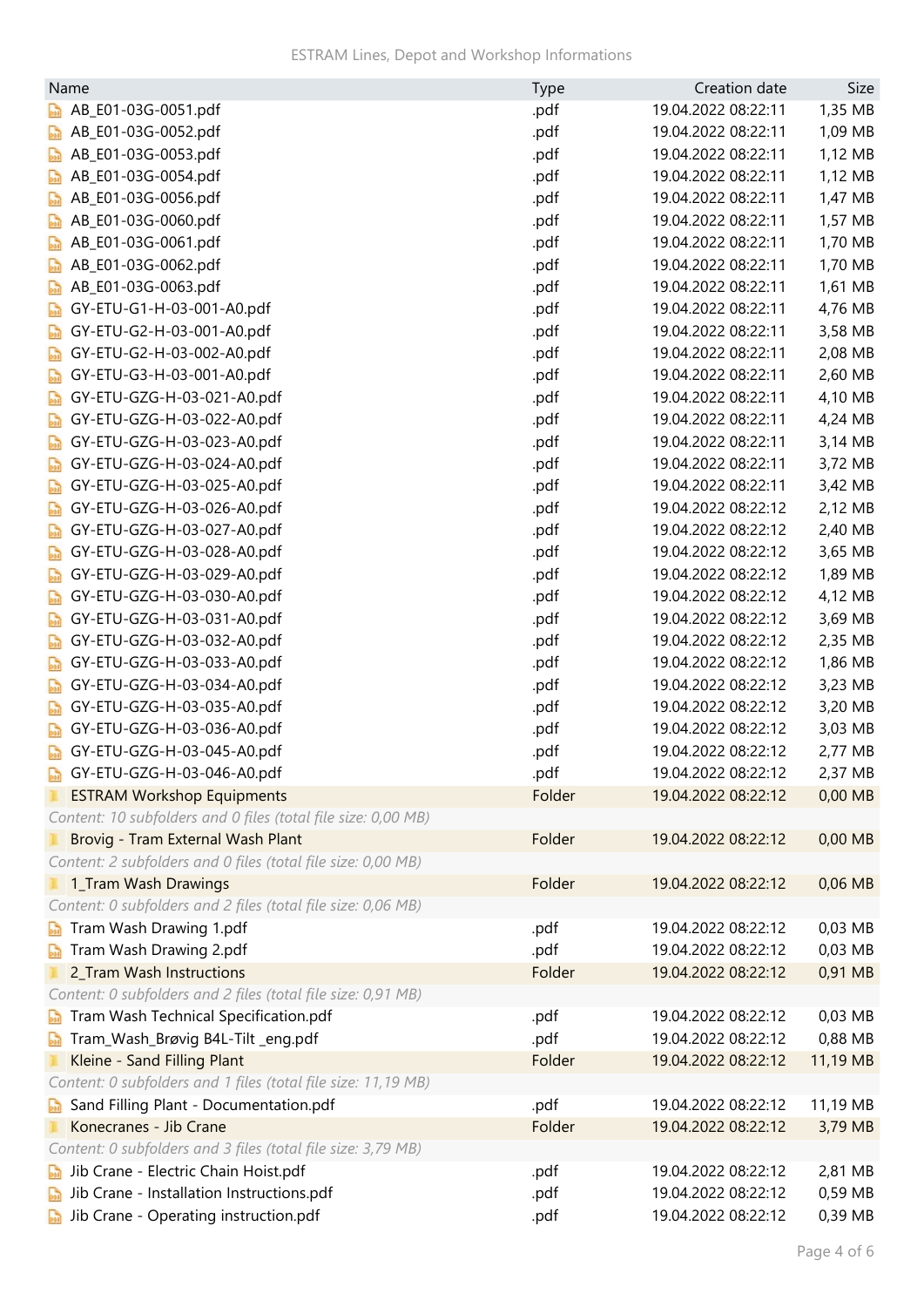| <b>ESTRAM Lines, Depot and Workshop Informations</b> |  |  |  |
|------------------------------------------------------|--|--|--|
|------------------------------------------------------|--|--|--|

| Folder<br>19.04.2022 08:22:12<br>Konecranes - Overhead Travelling Crane               | 5,06 MB |
|---------------------------------------------------------------------------------------|---------|
|                                                                                       |         |
| Content: 0 subfolders and 12 files (total file size: 5,06 MB)                         |         |
| 19.04.2022 08:22:12<br>1a.pdf<br>.pdf<br>$\frac{1}{2}$                                | 0,08 MB |
| 1b.pdf<br>.pdf<br>19.04.2022 08:22:12<br>bail                                         | 0,21 MB |
| 19.04.2022 08:22:12<br>1c.pdf<br>.pdf<br>$\frac{1}{2}$                                | 1,48 MB |
| 1d.pdf<br>.pdf<br>19.04.2022 08:22:12<br>$\frac{1}{2}$                                | 0,87 MB |
| 19.04.2022 08:22:12<br>1e.pdf<br>.pdf<br>$\frac{1}{2}$                                | 0,48 MB |
| 1f.pdf<br>19.04.2022 08:22:12<br>.pdf<br>品                                            | 0,22 MB |
| 19.04.2022 08:22:12<br>1g.pdf<br>.pdf<br>品                                            | 0,20 MB |
| 19.04.2022 08:22:12<br>1h.pdf<br>.pdf<br>局                                            | 0,28 MB |
| 19.04.2022 08:22:12<br>1i.pdf<br>.pdf<br>局                                            | 0,22 MB |
| 19.04.2022 08:22:12<br>1j.pdf<br>.pdf<br>昂                                            | 0,27 MB |
| 1k.pdf<br>19.04.2022 08:22:12<br>.pdf<br>$\mathbb{R}$                                 | 0,73 MB |
| 19.04.2022 08:22:12<br>index 1a-1k.pdf<br>.pdf<br>$\mathbb{R}$                        | 0,03 MB |
| 19.04.2022 08:22:12<br>Ladog - Tram Towing Vehicle<br>Folder                          | 4,09 MB |
| Content: 0 subfolders and 6 files (total file size: 4,09 MB)                          |         |
| Ladog_Instruction_Manual_1-16_en.pdf<br>.pdf<br>19.04.2022 08:22:12<br>$\frac{1}{2}$  | 2,06 MB |
| 19.04.2022 08:22:12<br>Ladog_Instruction_Manual_17-23_en.pdf<br>.pdf<br>$\frac{1}{2}$ | 0,40 MB |
| Ladog_Instruction_Manual_24-36_en.pdf<br>19.04.2022 08:22:12<br>.pdf<br>$\frac{1}{2}$ | 0,25 MB |
| Ladog_Instruction_Manual_37-46_en.pdf<br>19.04.2022 08:22:13<br>.pdf<br>$\frac{1}{2}$ | 0,09 MB |
| Ladog_Instruction_Manual_47-54_en.pdf<br>19.04.2022 08:22:13<br>.pdf<br>$\mathbb{R}$  | 0,28 MB |
| Ladog_Instruction_Manual_55-62_en.pdf<br>.pdf<br>19.04.2022 08:22:13<br>$\mathbb{R}$  | 1,01 MB |
| Sculfort - Underfloor Wheel Lathe<br>Folder<br>19.04.2022 08:22:13                    | 1,29 MB |
| Content: 0 subfolders and 4 files (total file size: 1,29 MB)                          |         |
| 19.04.2022 08:22:13<br>Sculfort - Diagnosis guide.pdf<br>.pdf<br>$\frac{1}{2}$        | 0,19 MB |
| Sculfort - Machine presentation.pdf<br>19.04.2022 08:22:13<br>.pdf<br>$\frac{1}{2}$   | 0,05 MB |
| Sculfort - Operation manual.pdf<br>19.04.2022 08:22:13<br>.pdf<br>$\frac{1}{2}$       | 0,62 MB |
| Sculfort - Operator component.pdf<br>19.04.2022 08:22:13<br>.pdf<br>bil               | 0,42 MB |
| Sefac - Mobile Lifting<br>19.04.2022 08:22:13<br>Folder                               | 5,83 MB |
| Content: 0 subfolders and 2 files (total file size: 5,83 MB)                          |         |
| Lifting table English.pdf<br>.pdf<br>19.04.2022 08:22:13                              | 2,19 MB |
| Set of 6 columns English.pdf<br>19.04.2022 08:22:13<br>.pdf<br>par                    | 3,64 MB |
| Windhoff - Battery Powered Shunter<br>Folder<br>19.04.2022 08:22:13                   | 0,00 MB |
| Content: 2 subfolders and 0 files (total file size: 0,00 MB)                          |         |
| Folder<br>19.04.2022 08:22:13<br><b>Drawings</b>                                      | 2,90 MB |
| Content: 0 subfolders and 7 files (total file size: 2,90 MB)                          |         |
| 1040-200001043-1a.dwg<br>19.04.2022 08:22:13<br>.dwg<br>u                             | 0,22 MB |
| 1040-200001044-1.dwg<br>.dwg<br>19.04.2022 08:22:13<br>n                              | 0,23 MB |
| 1040-200001045-1a.dwg<br>19.04.2022 08:22:13<br>.dwg<br>IJ                            | 0,52 MB |
| 1040-200001046-2.dwg<br>19.04.2022 08:22:13<br>.dwg<br>n                              | 0,17 MB |
| 1040-200001610-1.dwg<br>.dwg<br>19.04.2022 08:22:13<br>n                              | 0,86 MB |
| 1050-200001522-1a.dwg<br>19.04.2022 08:22:13<br>.dwg<br>B                             | 0,79 MB |
| 5.532.283240-1.dwg<br>19.04.2022 08:22:13<br>.dwg<br>n                                | 0,10 MB |
| <b>Operating Instructions</b><br>Folder<br>19.04.2022 08:22:13                        | 0,80 MB |
| Content: 0 subfolders and 16 files (total file size: 0,80 MB)                         |         |
| 01dek_00.pdf<br>.pdf<br>19.04.2022 08:22:13<br>$\frac{1}{2}$                          | 0,01 MB |
| 01K01_00.pdf<br>.pdf<br>19.04.2022 08:22:13<br>$\frac{1}{2}$                          | 0,05 MB |
| 01K02_00.pdf<br>19.04.2022 08:22:13<br>.pdf<br>$\frac{1}{2}$                          | 0,03 MB |
| 01K03_00.pdf<br>19.04.2022 08:22:13<br>.pdf<br>$\frac{1}{2}$                          | 0,02 MB |
| 01K04_00.pdf<br>19.04.2022 08:22:13<br>.pdf                                           | 0,21 MB |
| 01K05_00.pdf<br>19.04.2022 08:22:13<br>.pdf                                           | 0,36 MB |